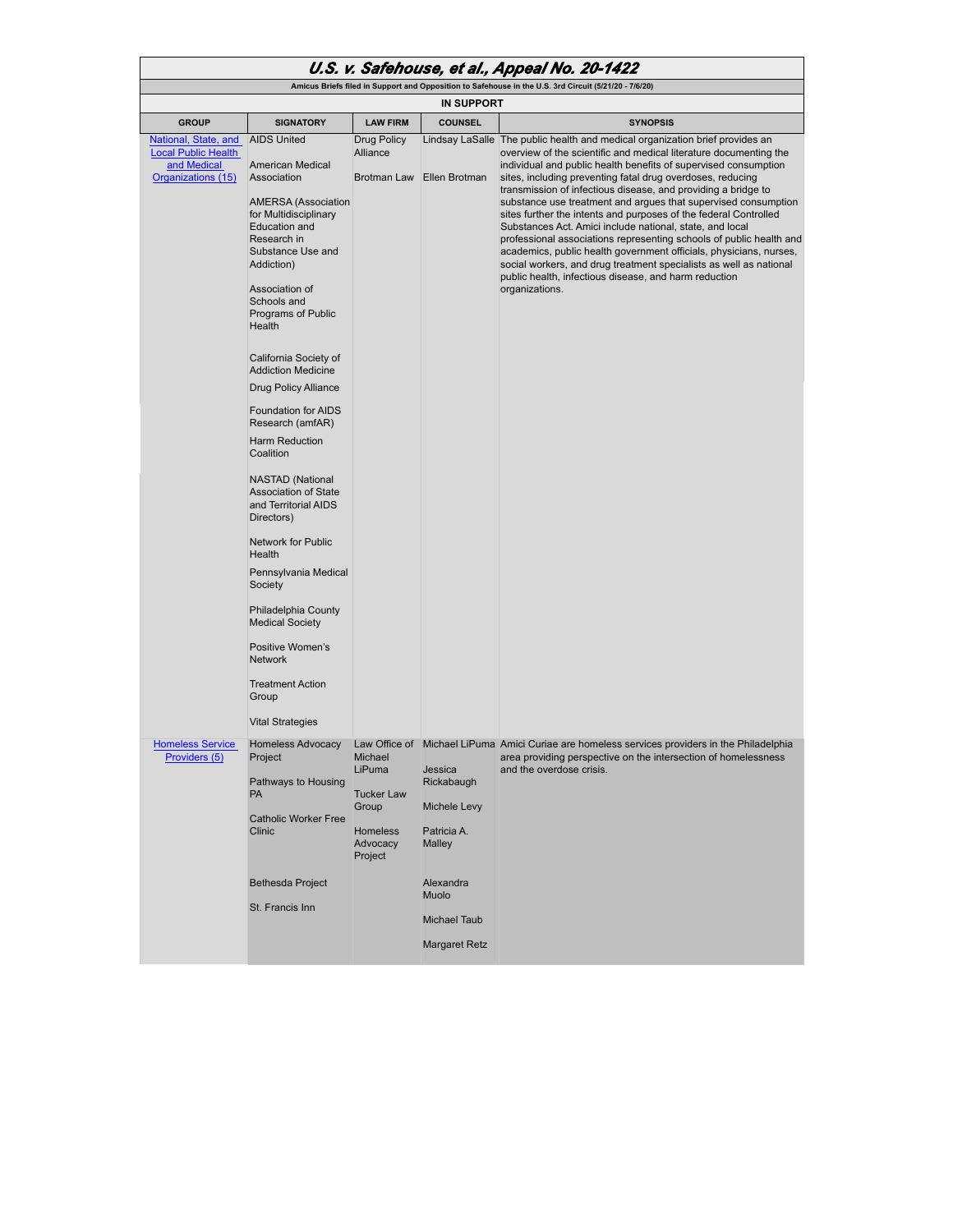| Multi-states (10)                        | District of Columbia                           | Office of the                              | Karl A. Racine,                            | The District of Columbia, joined by a broad coalition of states, filed                                                                      |
|------------------------------------------|------------------------------------------------|--------------------------------------------|--------------------------------------------|---------------------------------------------------------------------------------------------------------------------------------------------|
|                                          | California                                     | Attorney<br>General for<br>the District of | Attorney<br>General for the<br>District of | an amicus brief defending States' ability to enact innovative public<br>health policies to address the opioid crisis.                       |
|                                          | Delaware                                       | Columbia                                   | Columbia                                   |                                                                                                                                             |
|                                          | <b>Illinois</b>                                |                                            | Loren L.<br>Alikhan,                       |                                                                                                                                             |
|                                          | Michigan                                       |                                            | Solicitor<br>General for the               |                                                                                                                                             |
|                                          | Minnesota                                      |                                            | District of<br>Columbia                    |                                                                                                                                             |
|                                          | <b>New Mexico</b>                              |                                            |                                            |                                                                                                                                             |
|                                          | Oregon                                         |                                            | Caroline S. Van<br>Zile, Principal         |                                                                                                                                             |
|                                          | Vermont                                        |                                            | <b>Deputy Solicitor</b><br>General         |                                                                                                                                             |
|                                          | Virginia                                       |                                            | Carl J.                                    |                                                                                                                                             |
|                                          |                                                |                                            | Schifferle,<br>Deputy Solicitor            |                                                                                                                                             |
| Neighborhood                             | Dr. Alexis Roth                                | <b>Buchanan</b>                            | General<br>Michael J.                      | Brief of public health researchers and Political Action Committee                                                                           |
| Opinions (3)                             |                                                | Ingersoll &                                | Engle                                      | demonstrating local community support for Overdose Prevention                                                                               |
|                                          | Dr. Steve Lankenau                             | Rooney PC                                  | Jared L. Pickell                           | Sites.                                                                                                                                      |
|                                          | 5th Square                                     |                                            | Elissa Kerr                                |                                                                                                                                             |
| <b>Religious Leaders in</b>              | Pastor Adarrel Omar                            | Akin Gump                                  |                                            | Mira E. Baylson Amici curiae are religious leaders in the Philadelphia community                                                            |
| the Philadelphia<br><b>Community and</b> | Fisher, M.S.<br>(Making Others                 | <b>Strauss Hauer</b><br>& Feld             |                                            | and beyond whose religious beliefs align with Safehouse's mission<br>to protect the lives of those at risk by offering medically supervised |
| Beyond (13)                              | <b>Righteous Prison</b><br>Ministry)           | Cozen                                      | Dianne B.                                  | overdose prevention.                                                                                                                        |
|                                          |                                                | O'Connor                                   | Elderkin                                   |                                                                                                                                             |
|                                          | <b>Bishop Ernest</b><br>McNear                 |                                            | Devin S. Sikes                             |                                                                                                                                             |
|                                          | (True Gospel<br>Tabernacle)                    |                                            | Andrew                                     |                                                                                                                                             |
|                                          |                                                |                                            | Schlossberg                                |                                                                                                                                             |
|                                          | Reverend Lin Crowe<br>Philadelphia Area        |                                            |                                            |                                                                                                                                             |
|                                          | Representative<br>(The Navigators &            |                                            |                                            |                                                                                                                                             |
|                                          | Kingdom Care<br><b>Reentry Network)</b>        |                                            |                                            |                                                                                                                                             |
|                                          |                                                |                                            |                                            |                                                                                                                                             |
|                                          | Rabbi Eli Freedman<br>(Congregation            |                                            |                                            |                                                                                                                                             |
|                                          | Rodeph Shalom)                                 |                                            |                                            |                                                                                                                                             |
|                                          | Reverend Dr. Chris<br>Kimmenez, Psy D          |                                            |                                            |                                                                                                                                             |
|                                          | (Founder and                                   |                                            |                                            |                                                                                                                                             |
|                                          | President, Recovery<br><b>Christian Center</b> |                                            |                                            |                                                                                                                                             |
|                                          | Urban CDC, & Interim<br>Pastor, Lombard        |                                            |                                            |                                                                                                                                             |
|                                          | Central Presbyterian<br>Church)                |                                            |                                            |                                                                                                                                             |
|                                          | Reverend Laura                                 |                                            |                                            |                                                                                                                                             |
|                                          | Colee                                          |                                            |                                            |                                                                                                                                             |
|                                          | (Head Pastor, Broad<br><b>Street Ministry)</b> |                                            |                                            |                                                                                                                                             |
|                                          | Reverend Kevin W.                              |                                            |                                            |                                                                                                                                             |
|                                          | Jagoe<br>(Minister, BuxMont                    |                                            |                                            |                                                                                                                                             |
|                                          | Unitarian Universalist)                        |                                            |                                            |                                                                                                                                             |
|                                          | Reverend Fritz E.<br>Fowler                    |                                            |                                            |                                                                                                                                             |
|                                          | (University Lutheran                           |                                            |                                            |                                                                                                                                             |
|                                          | Church)                                        |                                            |                                            |                                                                                                                                             |
|                                          | Reverend Winnie<br>Varghese                    |                                            |                                            |                                                                                                                                             |
|                                          | (Trinity Church Wall<br>Street)                |                                            |                                            |                                                                                                                                             |
|                                          |                                                |                                            |                                            |                                                                                                                                             |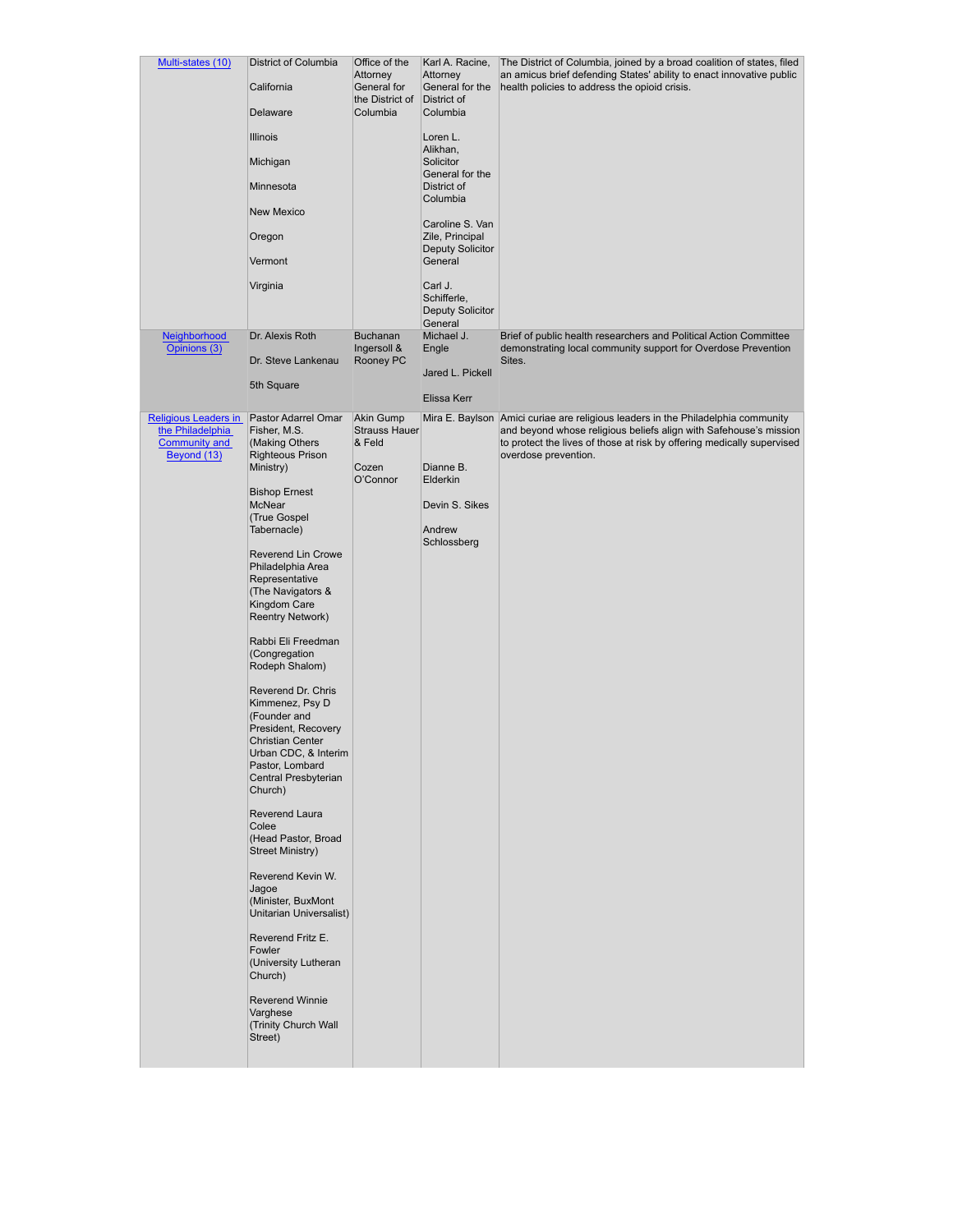|                                                                                            | Rabbi John L. Rosove<br>(Senior Rabbi &<br>Immediate Past<br>National Chair for the<br>Association of Reform<br>Zionists of America)<br>Professor Sonia<br><b>Waters</b><br>(Princeton Theological<br>Seminary)<br>Reverend Alexander<br>E. Sharp<br>(Executive Director,<br>Clergy for a New Drug<br>Policy)<br>Reverend Dr.<br>Calenthia Dowdy<br>(Director of Faith<br>Initiatives,<br>Philadelphia FIGHT<br><b>Community Health</b><br>Centers) |                                                                                        |                                                                                                                                     |                                                                                                                                                                                                                                                                                                                    |
|--------------------------------------------------------------------------------------------|-----------------------------------------------------------------------------------------------------------------------------------------------------------------------------------------------------------------------------------------------------------------------------------------------------------------------------------------------------------------------------------------------------------------------------------------------------|----------------------------------------------------------------------------------------|-------------------------------------------------------------------------------------------------------------------------------------|--------------------------------------------------------------------------------------------------------------------------------------------------------------------------------------------------------------------------------------------------------------------------------------------------------------------|
| City of Philadelphia (2) Mayor Jim Kenney                                                  | <b>Health Commissioner</b><br>Dr. Thomas Farley                                                                                                                                                                                                                                                                                                                                                                                                     | City of<br>Philadelphia<br>Law<br>Department                                           | <b>Marcel Pratt</b><br>Jennifer<br>MacNaughton                                                                                      | The amicus brief on behalf of the Philadelphia Mayor Jim Kenney<br>and Health Commissioner Dr. Thomas Farley details how<br>Overdose Prevention Sites are a needed element of Philadelphia's<br>response to the opioid crisis.                                                                                     |
| Philadelphia-Area<br><b>Community</b><br>Organizations (9)                                 | <b>Action Wellness</b><br><b>ACT UP Philadelphia</b><br><b>LGBT Elder Initiative</b><br>Philadelphia FIGHT<br>Pennsylvania Harm<br><b>Reduction Coalition</b><br><b>Prevention Point</b><br>Philadelphia<br>Sero Project<br><b>SOL Collective</b><br>William Way LGBT<br><b>Community Center</b>                                                                                                                                                    | Greenberg<br>Traurig, LLP                                                              | Jessica Natali<br>Brian T. Feeney<br>Kevin W.<br>Rethore                                                                            | Amici are grassroots organizations based in the Philadelphia area,<br>experienced with the broad spectrum of people directly impacted<br>by the overdose crisis. Amici have observed firsthand how harm<br>reduction strategies are far more likely to reduce deaths and lead<br>to treatment for opioid users.    |
| <b>American Civil</b><br><b>Liberties Union and</b><br><b>CATO (3)</b>                     | <b>ACLU National</b><br><b>ACLU Pennsylvania</b><br><b>CATO</b> Institute                                                                                                                                                                                                                                                                                                                                                                           | <b>American Civil Trevor Burrus</b><br>Liberties<br>Union<br>Cato Institute Ezekiel R. | <b>Edwards</b><br>Mary Catherine<br>Roper                                                                                           | The federal government set the stage for the opioid crisis with a<br>century of prohibitionist policies and now seeks to encroach on the<br>Clark M. Neily III authority granted by the US Constitution of states and cities to<br>create local policies regarding the health and welfare of their<br>populations. |
| Friends and Family of Dr. Bonnie Milas<br><b>Victims of Opioid</b><br><b>Addiction (9)</b> | Cara Moser<br>Louis Natali, Esq.<br>Katy Otto<br>Marissa Perrone<br>Rosalind Pichardo<br><b>Carol Rostucher</b><br><b>Elise Schiller</b><br>Daniel Urevick-<br>Ackelsberg, Esq                                                                                                                                                                                                                                                                      | Cozen<br>O'Connor                                                                      | Thomas A.<br><b>Decker</b><br>Hayes A. Hunt<br>Jeffrey M.<br>Monhait<br>Haryle Kaldis<br>Anna Will Kentz<br>Thomas A.<br>Leonard IV | This Brief addresses the impact of opioid addiction on the loved<br>ones of those suffering from this cruel disease, and how an<br>overdose prevention site such as Safehouse can prevent others<br>from experiencing the tragedy of losing a friend or family member<br>to addiction.                             |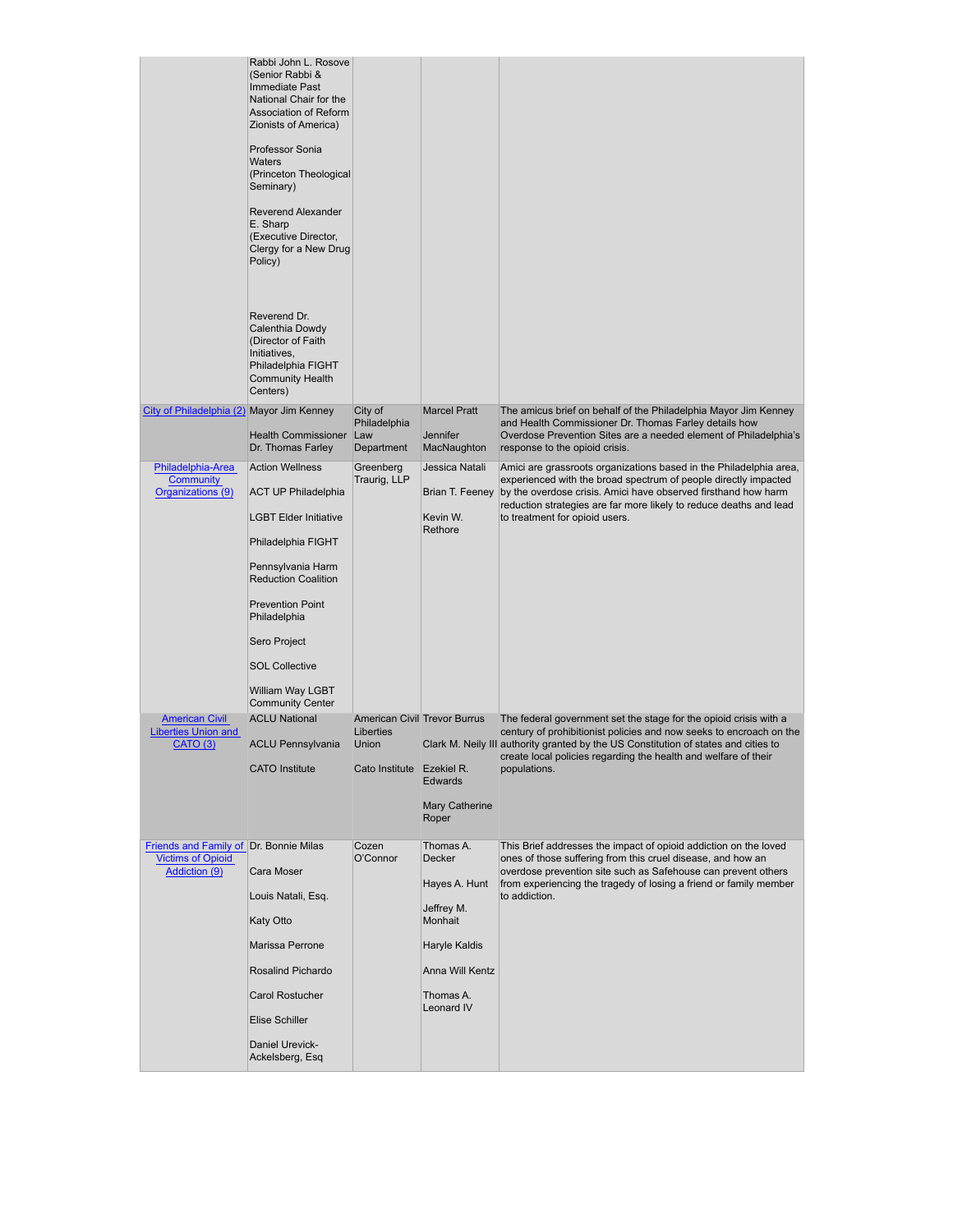| <b>Current and Former</b> Roy L. Austin<br>Prosecutors, Law<br>Enforcement Leaders, Assistant to the<br>and Former<br>Department of Justice Affairs, Justice and<br>Officials and Leaders Opportunity, White<br>(85) | <b>Former Deputy</b><br><b>President for Urban</b><br><b>House Domestic</b><br><b>Policy Council</b><br><b>Former Deputy</b><br><b>Assistant Attorney</b><br>General, Civil Rights<br>Division, U.S.<br>Department of Justice<br>Aramis Ayala State<br>Attorney<br>Ninth Judicial Circuit.<br>FL<br><b>Chiraag Bains</b><br>Former Trial Attorney,<br>Criminal Section, Civil<br>Rights Division, U.S.<br>Department of Justice<br><b>Former Senior</b><br>Counsel to the<br><b>Assistant Attorney</b><br>General, Civil Rights<br>Division, U.S.<br>Department of Justice<br>Diana Becton<br><b>District Attorney</b><br>(Contra Costa County,<br>CA)<br><b>Wesley Bell</b><br><b>Prosecuting Attorney</b><br>(St. Louis County,<br>MO) | Hangley<br>Aronchick<br>Segal Pudlin<br>& Schiller<br>Wilmer Cutler Mark C.<br><b>Pickering Hale Fleming</b><br>and Dorr | Daniel Segal<br>Matthew A.<br>Hamermesh<br>Tasha J. Bahal<br>Nicholas R.<br>Werle<br>Simon B. Kress | Amici are 85 current and former prosecutors and law enforcement<br>officials from around the nation, and former U.S. Department of<br>Justice ("DOJ") leaders with expertise in prosecution, policing, and<br>cooperative federal-state law enforcement activities. "As law<br>enforcement and criminal justice leaders, amici's objective is to<br>maintain public safety; saving lives and promoting health is as<br>central to that mission as preventing and prosecuting crime. Local<br>governments must have the leeway to address the opioid crisis<br>through proven methods that minimize the need for confrontational<br>encounters between police and citizens, especially in this time of<br>pandemic and tension between communities and law enforcement. |
|----------------------------------------------------------------------------------------------------------------------------------------------------------------------------------------------------------------------|------------------------------------------------------------------------------------------------------------------------------------------------------------------------------------------------------------------------------------------------------------------------------------------------------------------------------------------------------------------------------------------------------------------------------------------------------------------------------------------------------------------------------------------------------------------------------------------------------------------------------------------------------------------------------------------------------------------------------------------|--------------------------------------------------------------------------------------------------------------------------|-----------------------------------------------------------------------------------------------------|------------------------------------------------------------------------------------------------------------------------------------------------------------------------------------------------------------------------------------------------------------------------------------------------------------------------------------------------------------------------------------------------------------------------------------------------------------------------------------------------------------------------------------------------------------------------------------------------------------------------------------------------------------------------------------------------------------------------------------------------------------------------|
|                                                                                                                                                                                                                      | Buta Biberaj<br>Commonwealth's<br>Attorney (Loudoun<br>County, VA)                                                                                                                                                                                                                                                                                                                                                                                                                                                                                                                                                                                                                                                                       |                                                                                                                          |                                                                                                     |                                                                                                                                                                                                                                                                                                                                                                                                                                                                                                                                                                                                                                                                                                                                                                        |
|                                                                                                                                                                                                                      | <b>Sherry Boston</b><br><b>District Attorney</b><br>(DeKalb County, GA)                                                                                                                                                                                                                                                                                                                                                                                                                                                                                                                                                                                                                                                                  |                                                                                                                          |                                                                                                     |                                                                                                                                                                                                                                                                                                                                                                                                                                                                                                                                                                                                                                                                                                                                                                        |
|                                                                                                                                                                                                                      | Chesa Boudin<br>District Attorney (City<br>and County of San<br>Francisco, CA)                                                                                                                                                                                                                                                                                                                                                                                                                                                                                                                                                                                                                                                           |                                                                                                                          |                                                                                                     |                                                                                                                                                                                                                                                                                                                                                                                                                                                                                                                                                                                                                                                                                                                                                                        |
|                                                                                                                                                                                                                      | Joseph Brann<br>Chief (Ret.) (Hayward<br>Police Department,<br>CA)                                                                                                                                                                                                                                                                                                                                                                                                                                                                                                                                                                                                                                                                       |                                                                                                                          |                                                                                                     |                                                                                                                                                                                                                                                                                                                                                                                                                                                                                                                                                                                                                                                                                                                                                                        |
|                                                                                                                                                                                                                      | Kenyen Brown<br>Former U.S. Attorney<br>(Southern District of<br>Alabama)                                                                                                                                                                                                                                                                                                                                                                                                                                                                                                                                                                                                                                                                |                                                                                                                          |                                                                                                     |                                                                                                                                                                                                                                                                                                                                                                                                                                                                                                                                                                                                                                                                                                                                                                        |
|                                                                                                                                                                                                                      | Jim Bueermann<br>Chief (Ret.) (Redlands<br>Police Department,<br>CA)                                                                                                                                                                                                                                                                                                                                                                                                                                                                                                                                                                                                                                                                     |                                                                                                                          |                                                                                                     |                                                                                                                                                                                                                                                                                                                                                                                                                                                                                                                                                                                                                                                                                                                                                                        |
|                                                                                                                                                                                                                      | Chris Burbank<br>Chief (Ret.) (Salt Lake<br><b>City Police</b><br>Department, UT)<br>Vice President (Law<br><b>Enforcement Strategy</b><br><b>Center for Policing</b><br>Equity)                                                                                                                                                                                                                                                                                                                                                                                                                                                                                                                                                         |                                                                                                                          |                                                                                                     |                                                                                                                                                                                                                                                                                                                                                                                                                                                                                                                                                                                                                                                                                                                                                                        |
|                                                                                                                                                                                                                      | A. Bates Butler<br>Former U.S. Attorney<br>(District of Arizona)                                                                                                                                                                                                                                                                                                                                                                                                                                                                                                                                                                                                                                                                         |                                                                                                                          |                                                                                                     |                                                                                                                                                                                                                                                                                                                                                                                                                                                                                                                                                                                                                                                                                                                                                                        |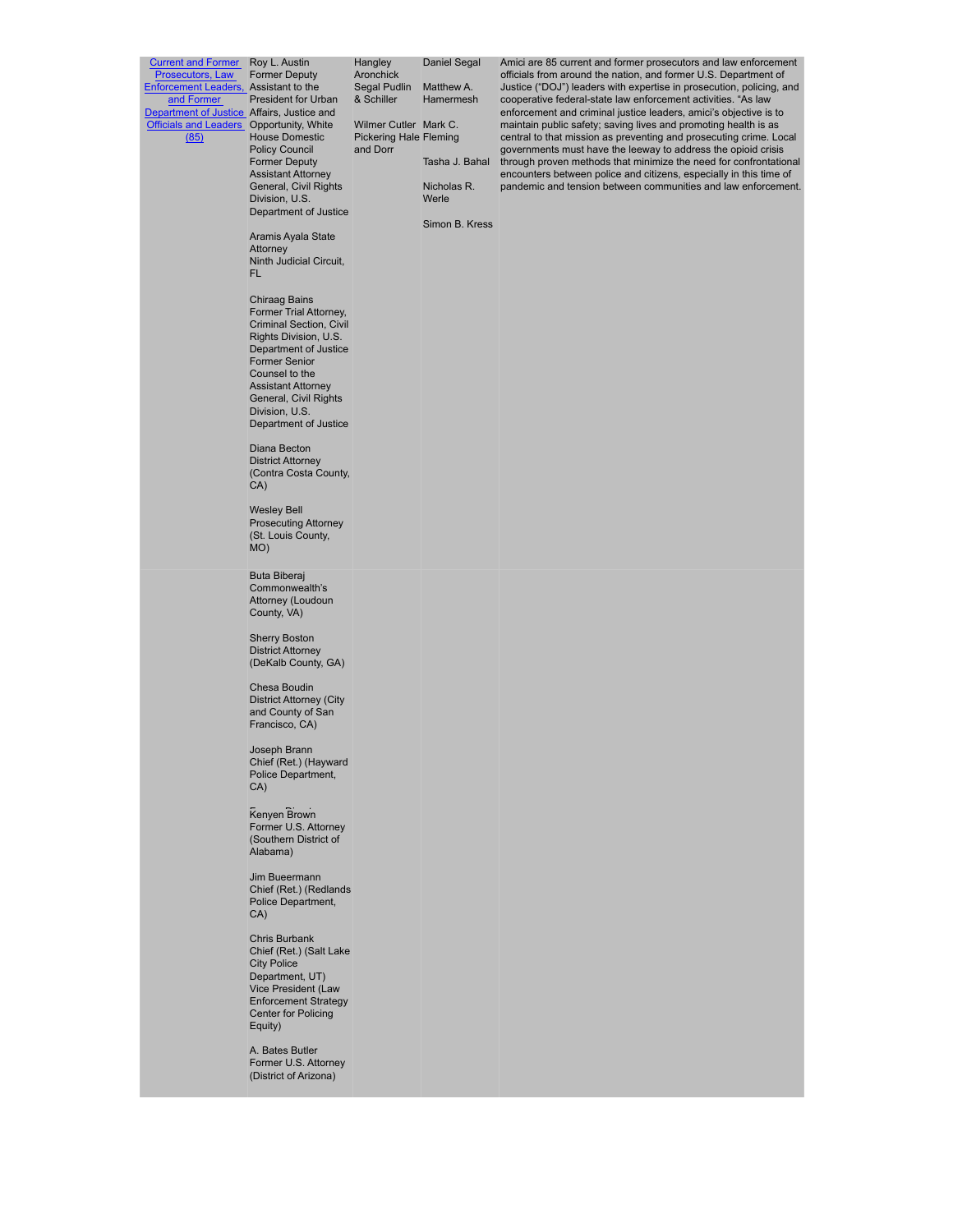Mike Butler Chief (Longmont Police Department, CO)

Kimberly B. Cheney Former Attorney General (State of Vermont)

John Choi County Attorney (Ramsey County, MN)

Jerry L. Clayton Sheriff (Washtenaw County, MI)

Dave Clegg Scott Colom<br>District Attorney (16th<br>Circuit Court, MS)

Brendan Cox Chief (Ret.) (Albany Police Department, NY) Director of Policing Strategies (LEAD National Support Bureau)

John C. Creuzot District Attorney (Dallas County, TX)

Satana Deberry District Attorney (Durham County, NC)

Parisa Dehghani-Tafti Commonwealth's Attorney (Arlington County and the City of Falls Church, VA)

Brandon del Pozo Chief (Ret.) (Burlington Police Department, VT)

Michael Dougherty District Attorney (20th Judicial District, CO)

Mark Dupree District Attorney (Wyandotte County, KS)

Kim Foxx State's Attorney (Cook County, IL)

Neill Franklin Major (Ret.) (Maryland State Police and Baltimore Police Department) Executive Director (Law Enforcement Action Partnership)

Kimberly Gardner Circuit Attorney (City of St. Louis, MO)

George Gascón Former District Attorney (City and County of San Francisco, CA) Chief (Ret.) (Mesa Police Department, AZ; San Francisco Police Department, CA)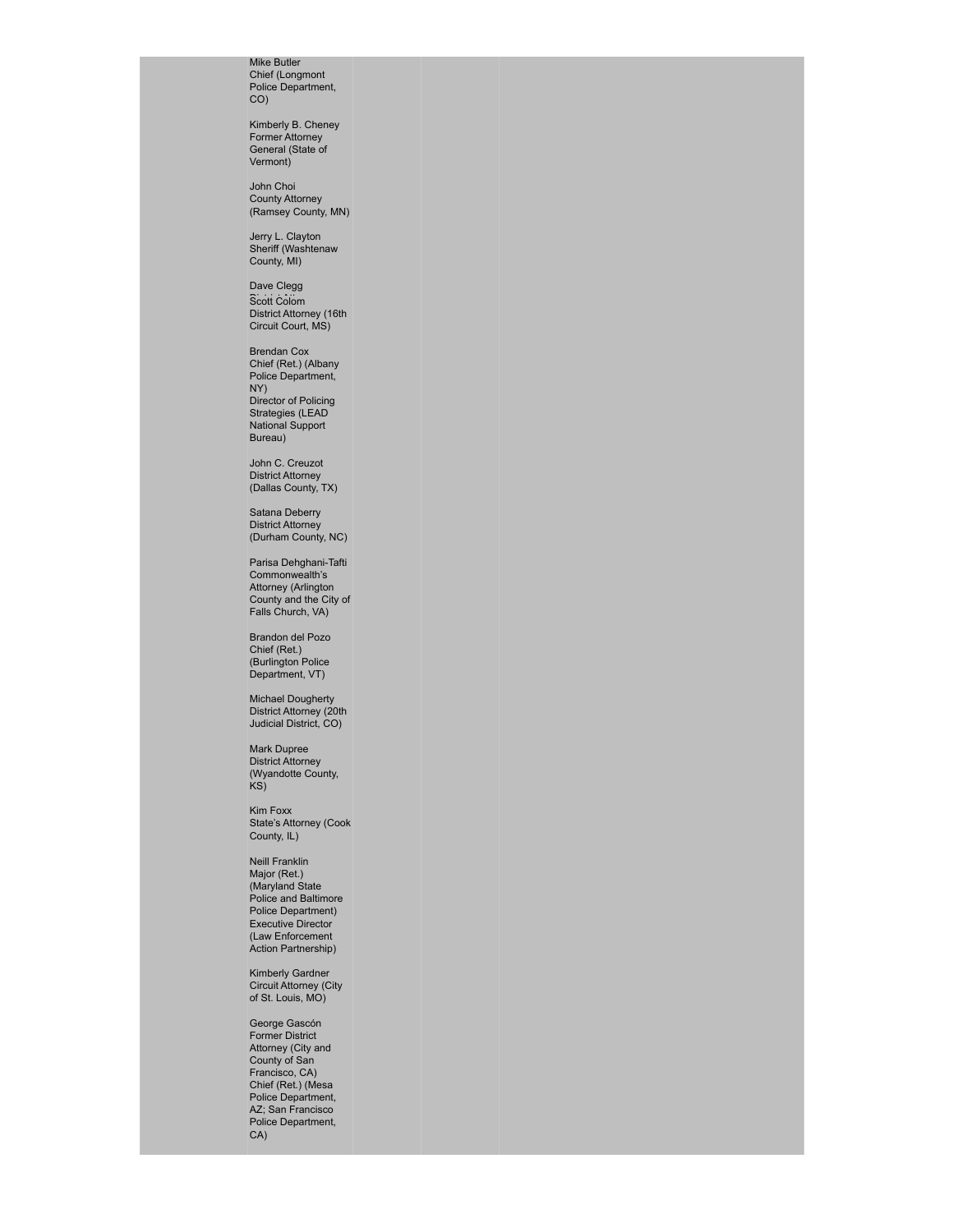Sarah F. George State's Attorney (Chittenden County, VT)

Joe Gonzales District Attorney (Bexar County, TX)Eric Gonzalez District Attorney (Kings County, NY)

Mark Gonzalez District Attorney (Nueces County, TX)

Andrea Harrington District Attorney (Berkshire County, MA)

Robert J. Hoffman Chief (Ret.) (Plainfield Police Department, CT)

Peter S. Holmes City Attorney (Seattle, WA)

John Hummel District Attorney (Deschutes County, OR)

Natasha Irving District Attorney (Prosecutorial District 6, ME)

Melinda Katz District Attorney (Queens County, NY)

Justin F. Kollar Prosecuting Attorney (County of Kauai, HI)

Lawrence S. Krasner District Attorney (Philadelphia, PA)

Miriam Aroni Krinsky Former Assistant U.S. Attorney (Central District of California) Former Criminal Appellate Chief and Chief, General Crimes (Central District of California) Former Chair (Solicitor General's Criminal Appellate Advisory Group) Executive Director (Fair and Just Prosecution)

Jackie Lacey District Attorney (Los Angeles County, CA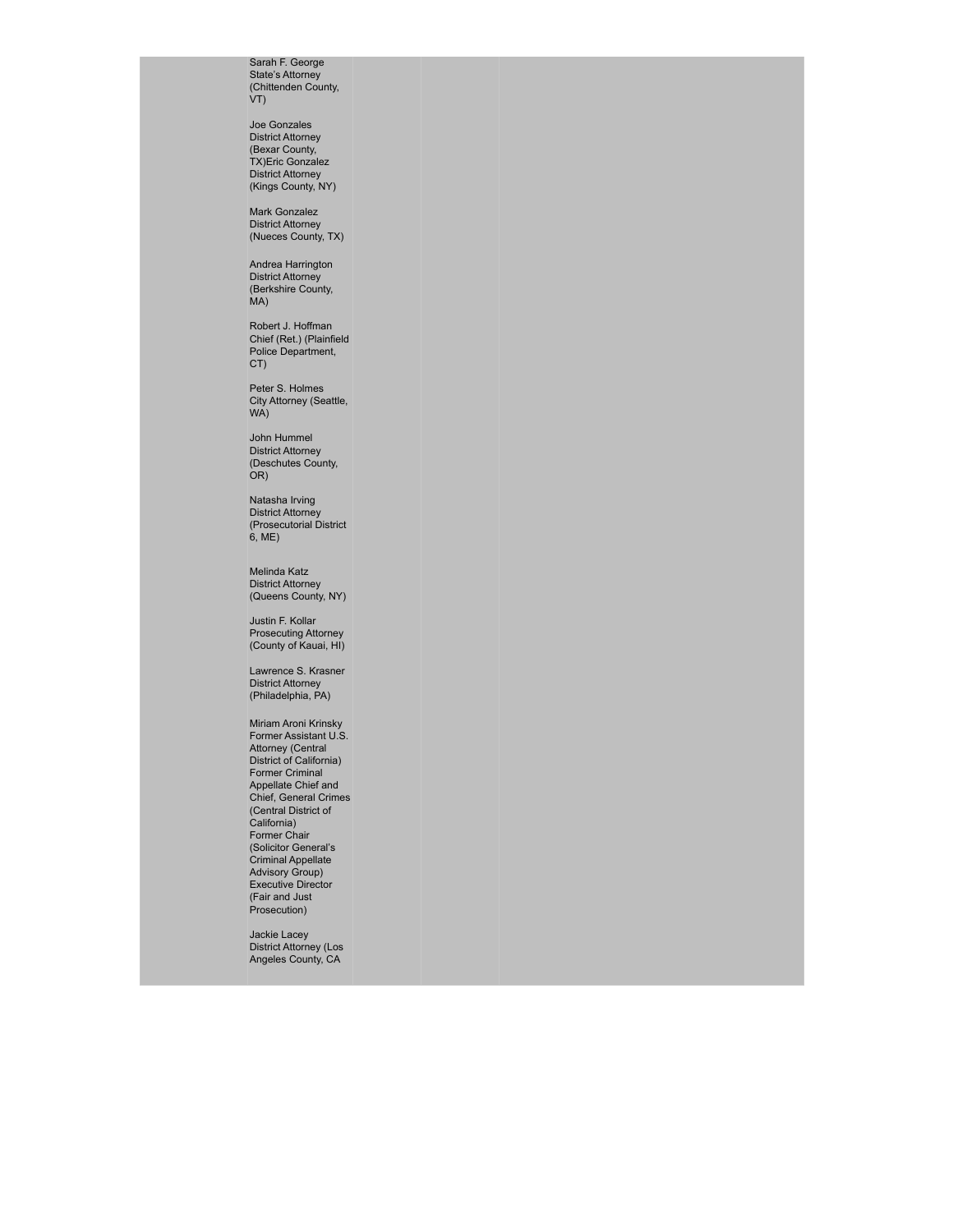William Lansdowne Chief (Ret.) (San Diego Police Department, CA San Jose Police Department, CA Richmond Police Department, CA)

Chris Magnus Chief (Tucson Police Department, AZ)

James L. Manfre Sheriff (Ret.) (Flagler County, FL)

Beth McCann District Attorney (2nd Judicial Circuit, CO)

Dan P. Meloy Chief (Ret.) (Colerain Township Police Department, OH) Former Director of Public Safety (Colerain Township, OH)

Spencer Merriweather District Attorney (Mecklenburg County, NC)

Brian Middleton District Attorney (Fort Bend County, TX)

Isaiah McKinnon Chief (Ret.) (Detroit Police Department, MI)

Kenneth Mighell Former U.S. Attorney (Northern District of Texas)

Stephen Mills Chief (Ret.) (Lindsay Police Department, OK)

Marilyn Mosby State's Attorney (Baltimore City, MD)

Bill Nettles Former U.S. Attorney (District of South Carolina)

Ira Reiner Former District Attorney (Los Angeles County, CA) Former City Attorney (Los Angeles, CA)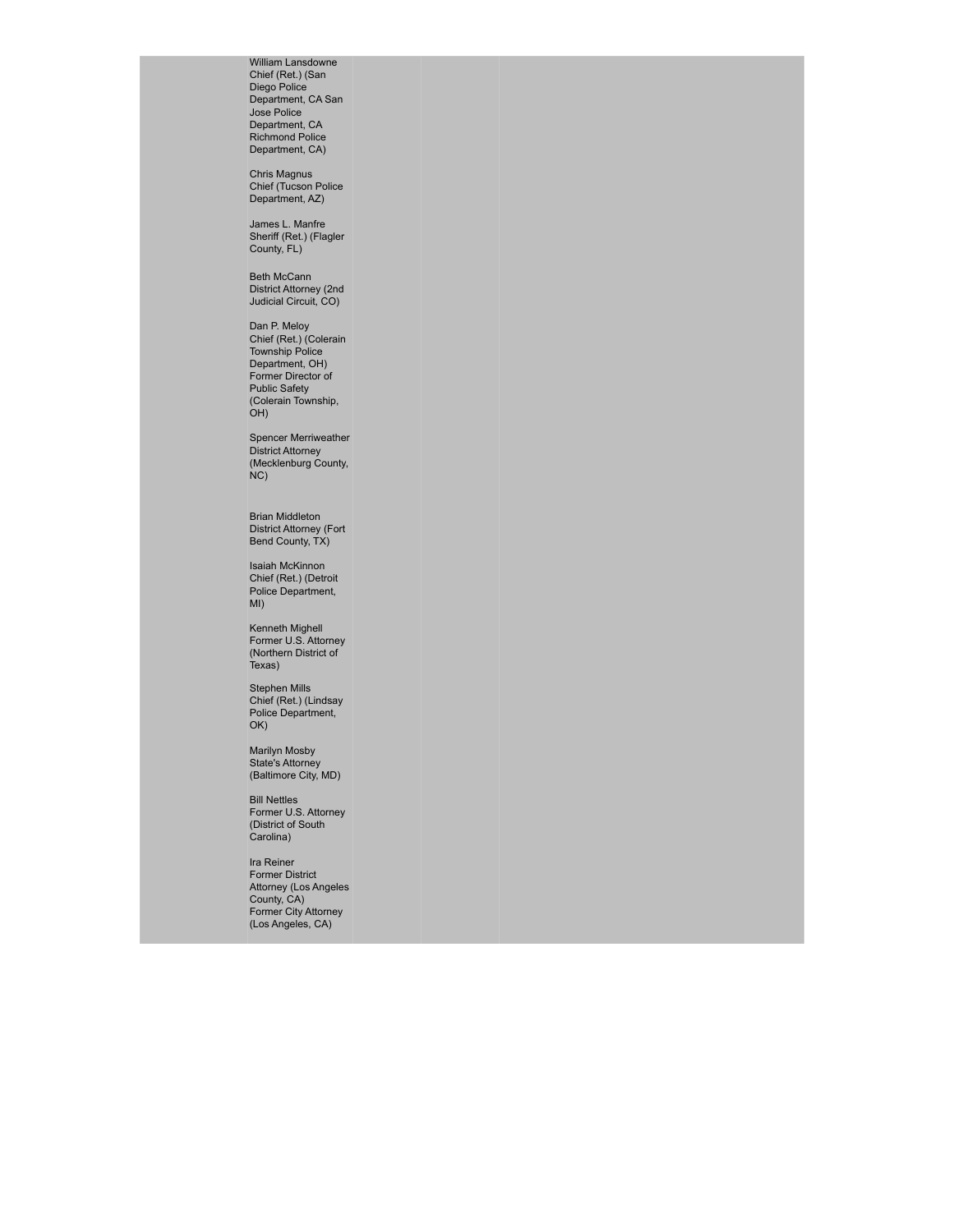Jerome O'Neill Former Acting U.S. Attorney Former Assistant U.S. Attorney (District of Vermont)

Jody Owens District Attorney (Hinds County, MS)

Jim Petro Former Attorney General (State of Ohio)

Channing Phillips Former U.S. Attorney (District of Columbia)

Rob Reyes Chief (Ret.) (U.S. Department of Veterans' Affairs Police Department

Jeff Rosen District Attorney (Santa Clara County, CA)

Stephen Rosenthal Former Attorney General (State of Virginia)

Dan Satterberg Prosecuting Attorney (King County, WA)

Ronal Serpas Superintendent (Ret.) (New Orleans Police Department, LA) Chief (Ret.) (Metropolitan Nashville Police Department, TN) Chief (Ret.) (Washington State Patrol, WA)

Harry L. Shorstein Former State Attorney (4th Judicial Circuit, FL)

Daniella Shorter District Attorney (22nd Judicial District, MS)

Carol Siemon Prosecuting Attorney (Ingham County, MI)

David Soares District Attorney (Albany County, NY)

Norm Stamper Chief (Ret.) (Seattle Police Department, WA)

Carter Stewart Former U.S. Attorney (Southern District of Ohio)

David E. Sullivan District Attorney (Northwestern District, MA)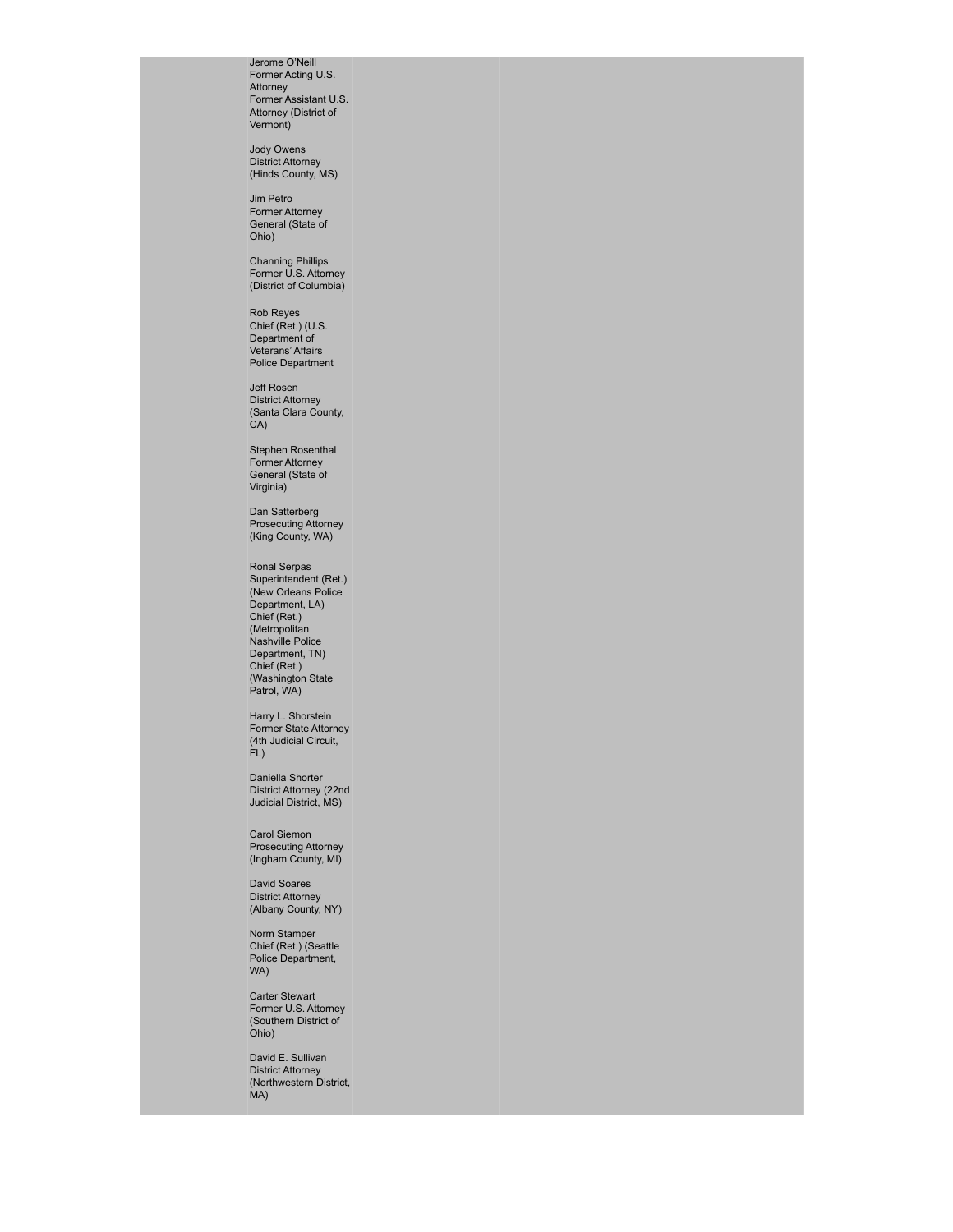Thomas P. Sullivan Former U.S. Attorney (Northern District of Illinois)

Thomas W. Synan Jr. Chief (Newtown Police Department, OH)

Betty Taylor Chief (Ret.) (Winfield Police Department, MO)

Jennifer Tejada Chief (Emeryville Police Department, CA)

Steve Tompkins Sheriff (Suffolk County, MA)

Raúl Torrez District Attorney (Bernalillo County, NM)

Cyrus R. Vance District Attorney (New York County, NY)

Peter Volkmann Police Commissioner (City of Hudson, NY)

Mike Ward Chief (Ret.) (Alexandria Police Department, KY)

Andrew H. Warren State Attorney (13th Judicial Circuit, FL

Aisha N. Braveboy State's Attorney (Prince George's County, MD)

Dave Clegg District Attorney (Ulster County, NY) Dave Clegg District Attorney (Ulster County, NY)

Rachael Rollins District Attorney (Suffolk County, MA)

Eric Gonzalez District Attorney (Kings County, NY)

| <b>Constitutional Law</b><br>Scholar and<br><b>Commerce Clause</b><br>Expert (1) | <b>Randy Barnett</b><br>(Georgetown<br>University<br>Constitutional Law<br>and Commerce<br>Clause Expert) | Welsh &<br>Recker, Pc<br>Pillsbury<br>Winthrop<br>Shaw Pittman Loran III<br>LLP | Catherine M.<br>Recker<br>Amy B. Carver<br>Thomas V.<br>Nida Vidutis                           | Section 856(a)(2) is facially unconstitutional: it regulates activity<br>performed "without compensation," exceeding Congress's<br>enumerated and delegated powers under the Commerce and<br>Necessary and Proper Clauses.                                                                                                                                                                                                                      |
|----------------------------------------------------------------------------------|-----------------------------------------------------------------------------------------------------------|---------------------------------------------------------------------------------|------------------------------------------------------------------------------------------------|-------------------------------------------------------------------------------------------------------------------------------------------------------------------------------------------------------------------------------------------------------------------------------------------------------------------------------------------------------------------------------------------------------------------------------------------------|
| Multi-cities (5)                                                                 | King County, WA<br>New York, NY<br>San Francisco, CA<br>Seattle, WA<br>Pittsburgh, PA                     | Hogan Lovells Joseph T.<br>US LLP                                               | Spoerl<br>Virginia A.<br>Gibson<br>Stephen A.<br>Loney, Jr.<br>Alexander B.<br><b>Bowerman</b> | Amici recognize that overdose-prevention sites are an evidence-<br>based medical intervention that can be a critical tool in combatting<br>opioid addiction. The DOJ presses an interpretation of the<br>Controlled Substances Act that goes beyond any past application<br>of the statute and is fundamentally incompatible with the text,<br>design, and purpose of the statute, and the judgment of public<br>health authorities everywhere. |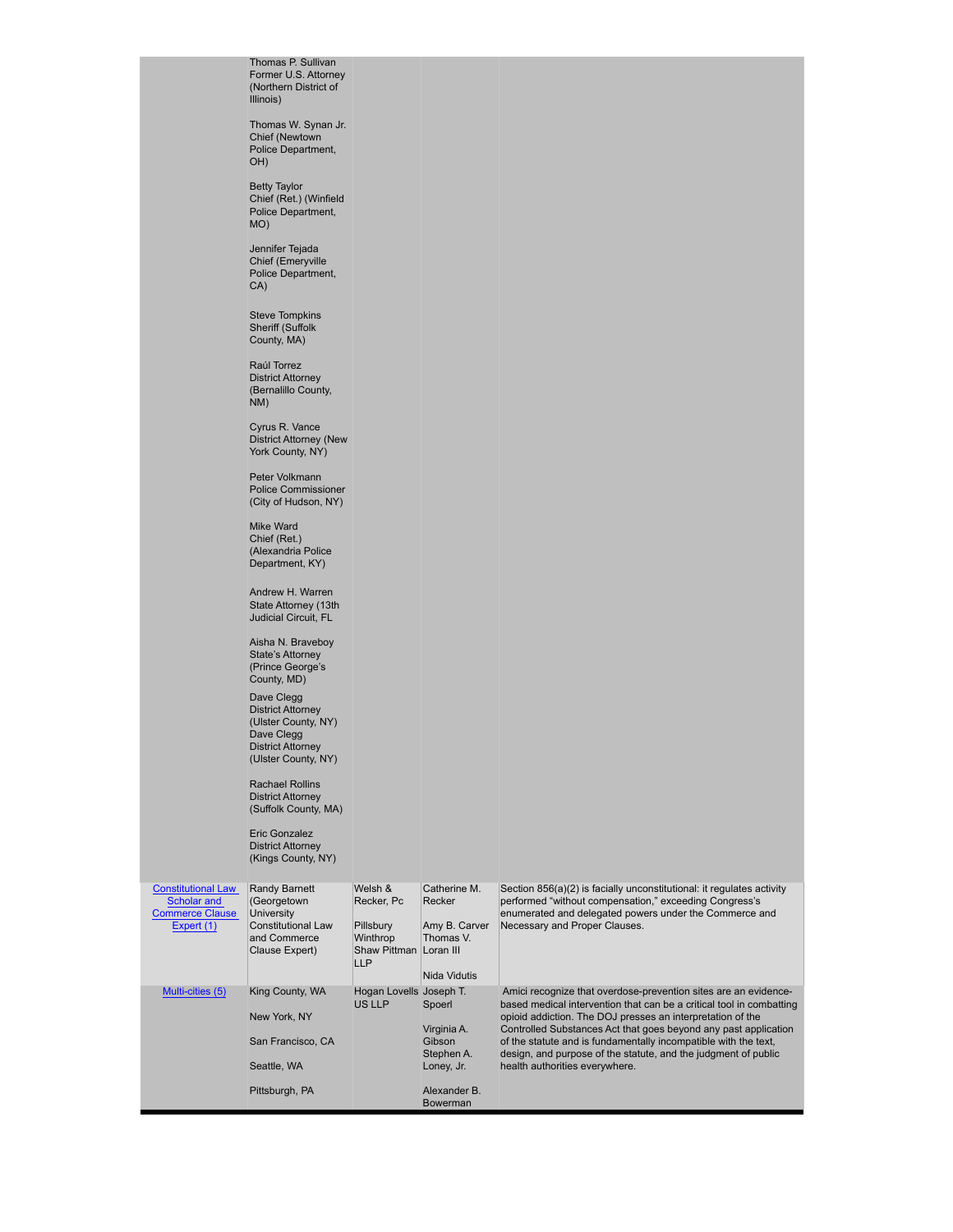| IN OPPOSITION                                                                                                                                                                                                                                                                         |                                                                      |                                                                                                                              |                 |  |  |  |
|---------------------------------------------------------------------------------------------------------------------------------------------------------------------------------------------------------------------------------------------------------------------------------------|----------------------------------------------------------------------|------------------------------------------------------------------------------------------------------------------------------|-----------------|--|--|--|
| <b>SIGNATORY</b>                                                                                                                                                                                                                                                                      | <b>LAW FIRM</b>                                                      | <b>COUNSEL</b>                                                                                                               | <b>SYNOPSIS</b> |  |  |  |
| William J. Bennett<br>Office of National<br>Drug Control Policy                                                                                                                                                                                                                       | Consovoy<br><b>McCarthy</b>                                          | Jeffrey M. Harris<br>(Counsel of<br>Record)                                                                                  |                 |  |  |  |
| $(1989 - 1990)$                                                                                                                                                                                                                                                                       | <b>PLLC</b>                                                          | Tiffany H. Bates                                                                                                             |                 |  |  |  |
| John P. Walters<br>(Former Director,<br>Office of National<br>Drug Control Policy<br>$(2001 - 2009)$                                                                                                                                                                                  |                                                                      |                                                                                                                              |                 |  |  |  |
| Robert C. Bonner<br>(Former U.S. District<br>Judge, U.S. District<br>Court for the Central<br>District of California;<br>Former<br>Commissioner,<br>Customs and Border<br>Protection (2001-<br>2003); Former<br>Administrator, Drug<br>Enforcement<br>Administration (1990-<br>(1993) |                                                                      |                                                                                                                              |                 |  |  |  |
| Peter B. Bensinger<br>Drug Enforcement<br>Administration (1976-<br>1981)                                                                                                                                                                                                              |                                                                      |                                                                                                                              |                 |  |  |  |
| Administrator, Drug<br>Enforcement<br>Administration (1985-<br>(1990)                                                                                                                                                                                                                 |                                                                      |                                                                                                                              |                 |  |  |  |
| Karen P. Tandy<br>Drug Enforcement<br>Administration (2003-<br>2007); Former<br><b>Associate Deputy</b><br><b>Attorney General</b><br>$(1999 - 2003)$                                                                                                                                 |                                                                      |                                                                                                                              |                 |  |  |  |
| Michele M. Leonhart<br>Drug Enforcement<br>Administration (2010-<br>2015)                                                                                                                                                                                                             |                                                                      |                                                                                                                              |                 |  |  |  |
| Dr. Robert DuPont,<br>National Institute on<br>Drug Abuse<br>(1973-1978); White<br>House Drug Policy<br>Advisor (1973-1977);<br>President, Institute for<br>Behavior and Health,<br>Inc. (1978-Present))                                                                              |                                                                      |                                                                                                                              |                 |  |  |  |
|                                                                                                                                                                                                                                                                                       | Scholars and Former (Former Director,<br><b>Government Officials</b> | (Former Administrator,<br>John C. Lawn (Former<br>(Former Administrator,<br>(Former Administrator,<br>M.D. (Former Director, |                 |  |  |  |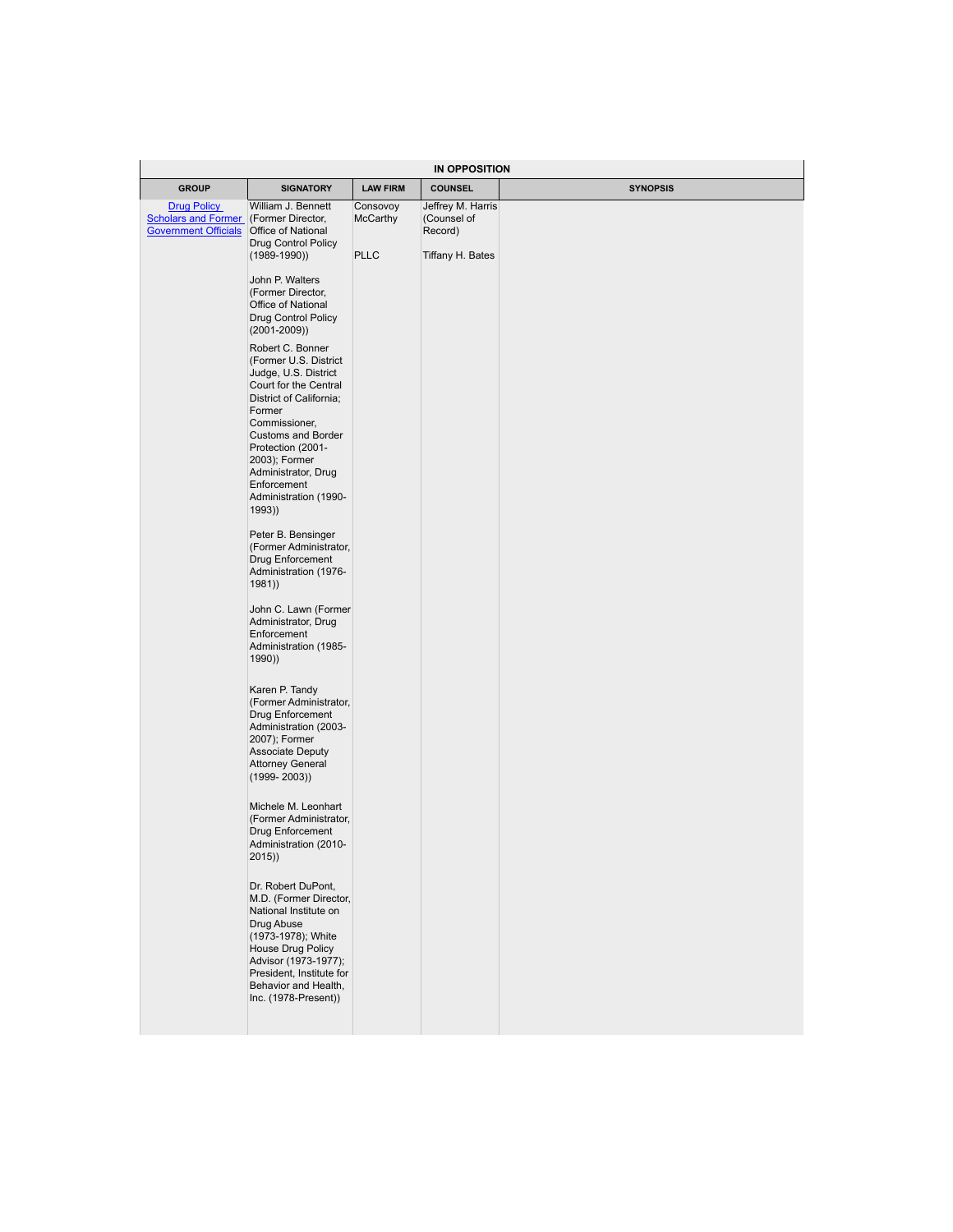|                                                                                                                                                     | Bertha K. Madras,<br>Ph.D. (Former Deputy<br>Director, Demand<br>Reduction, Office of<br>National Drug Control<br>Policy (2006-2009);<br>Professor, Dept. of<br>Psychiatry, McLean<br>Hospital, Harvard<br>Medical School)<br>Andrea Barthwell,<br>M.D. (Former Deputy<br>Director for Demand<br>Reduction, Office of<br>National Drug Control<br>Policy (2001-2004);<br>Past President,<br>American Society of<br><b>Addiction Medicine;</b><br>Director, Two Dreams;<br>Chair of the Board,<br>Foundation for Opioid<br>Response Effort) |                                                                                                                                                                  |                                                                             |  |
|-----------------------------------------------------------------------------------------------------------------------------------------------------|--------------------------------------------------------------------------------------------------------------------------------------------------------------------------------------------------------------------------------------------------------------------------------------------------------------------------------------------------------------------------------------------------------------------------------------------------------------------------------------------------------------------------------------------|------------------------------------------------------------------------------------------------------------------------------------------------------------------|-----------------------------------------------------------------------------|--|
| The Republican<br>Caucus of the<br>Pennsylvania<br><b>House of Representatives</b><br>and the Republican<br>Caucus of the Senate of<br>Pennsylvania | Rep. Rodney A Corey<br>(Pa. 69742)<br>Rep. James G.<br>Mann (Pa. 85810)<br>Senator Crystal H.<br>Clark (Pa. 91069)<br>Senator Michael C.<br>Gerdes (Pa. 88390)                                                                                                                                                                                                                                                                                                                                                                             | Office of Chief<br>Counsel<br>(Republican<br>Caucus;<br>Pennsylvania<br>House of<br>Representatives)<br>Office of General<br>Counsel (Senate<br>of Pennsylvania) |                                                                             |  |
| <b>Members of Congress</b>                                                                                                                          | Senator Pat Toomey (Pa.) Jones Day<br>Representative Brian<br>Fitzpatrick (Pa.)<br>Senator Tom Cotton (Ark.)<br>Representative John<br>Joyce (Pa.)<br>Representative Fred<br>Keller (Pa.)<br>Representative Mike Kelly<br>(Pa.)<br>Representative DanielP.<br>Meuser (Pa.)<br>Representative Scott<br>Perry (Pa.)<br>Representative Guy<br>Reschenthaler (Pa.)<br>Representative Lloyd<br>Representative Glenn<br>Thompson (Pa.)                                                                                                           |                                                                                                                                                                  | John M. Gore<br>(Counsel of<br>Record)<br>Anthony J. Dick<br>John P. Vivian |  |